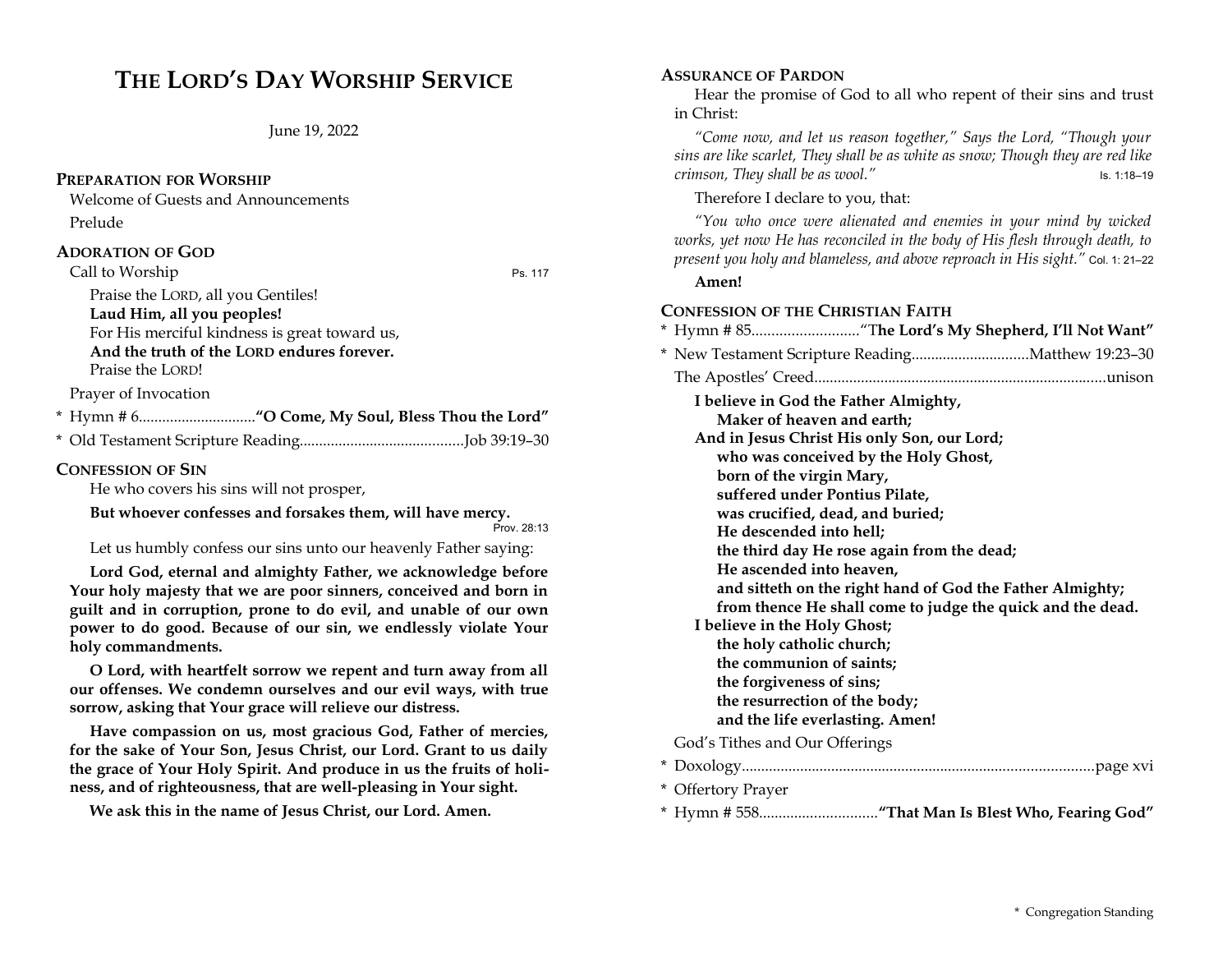### **MEANS OF GRACE**

Prayer of Intercession

\* Reading of the Word of God.................................1 Thessalonians 1:8–10 Sermon: "A Godly Reputation"...................................................Dr. Jones Sacrament of the Lord's Supper

### **RESPONSE AND BLESSING**

- \* Hymn # 66.....................................**"God Is Known Among His People"**
- \* Benediction
- \* Congregational Threefold Amen

### 1 Thessalonians 1:8–10 (NKJV)

<sup>8</sup> For from you the word of the Lord has sounded forth, not only in Macedonia and Achaia, but also in every place. Your faith toward God has gone out, so that we do not need to say anything. <sup>9</sup> For they themselves declare concerning us what manner of entry we had to you, and how you turned to God from idols to serve the living and true God, <sup>10</sup> and to wait for His Son from heaven, whom He raised from the dead, *even* Jesus who delivers us from the wrath to come.

### **Contact Information**

DeRidder Presbyterian Church 257 Church Street DeRidder, Louisiana 70634 Phone: (337) 462–3911 email: pastor@deridderpresbyterian.org

**www.DeRidderPresbyterian.org**



**Jones**<br>graphics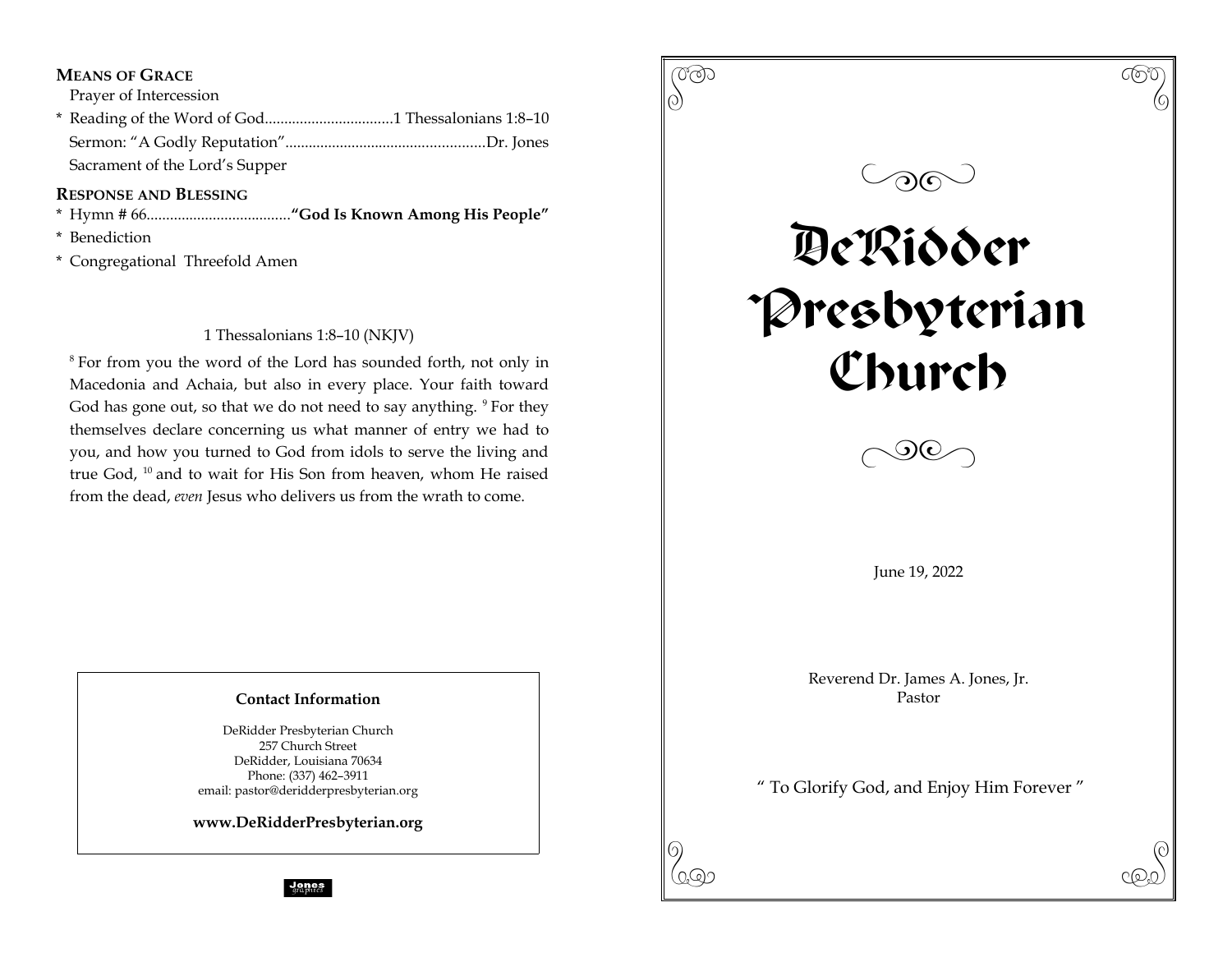## DeRidder Presbyterian Church Announcements

#### **June 19, 2022**

We welcome all worshipers, especially our new visitors. Please talk to the pastor about scheduling a visit in your home this week.

**COMMUNION**—We observe the Lord's Supper each Lord's Day during our corporate worship. The center cups contain grape juice for those who cannot partake of the wine in good conscience.

**SCRIPTURE READINGS** — Please take the time now to mark the places in your Bibles for the Scripture readings later in the service.

**MEAL**—Today we will have a Fellowship Meal following the morning service. Everyone is invited to stay.

**BIBLE STUDY**—This Wednesday we will continue our Bible Study of *Human Nature in Its Fourfold State* by Thomas Boston. This week we continue looking at the State of Grace.

## Weekly Schedule

#### **Sunday**

#### **Wednesday**

#### **Pregnancy Care Center**

420 McMahon Street DeRidder, Louisiana 70634 (337) 463–9500

Office Hours: Tues. and Wed. 8:30 A.M. to 3:30 P.M.

## DeRidder Presbyterian Church Prayer Requests

#### **THE CHURCH**

| Vanguard Presbytery                                                    |                                                         |
|------------------------------------------------------------------------|---------------------------------------------------------|
|                                                                        |                                                         |
|                                                                        |                                                         |
|                                                                        |                                                         |
| Pastor Steve Richardson & Vanguard missionTillsonburg, Ontario, Canada |                                                         |
| <b>MISSIONARIES</b>                                                    |                                                         |
| $\mathbf{a}$ , and $\mathbf{a}$ , and $\mathbf{a}$ , and $\mathbf{a}$  | $\sim$ $\sim$ $\sim$ $\sim$ $\sim$ $\sim$ $\sim$ $\sim$ |

| Pregnancy Care CenterFinancial needs; wisdom for board and volunteers |  |
|-----------------------------------------------------------------------|--|

### **CHILDREN & GRANDCHILDREN**

#### **(Under Age 20)**

| Laynie Burch (com member)      | Matthew Lungrin (com member)     |
|--------------------------------|----------------------------------|
| Abigail Godwin (assoc member)  | Theresa Lungrin (non com member) |
| Abigail Holly (non com member) | Aria Morrison (non com member)   |
| Andrew Holly (com member)      | Kamden Waldrop (com member)      |
| Noah Holly (com member)        | Kenna Waldrop (com member)       |
| Stephen Holly (com member)     |                                  |

#### **SERVICE MEN & WOMEN**

#### **GENERAL HEALTH & OTHER CONCERNS**

| Seann MetcalfRecovery from Covid complications; amputation of toes                  |
|-------------------------------------------------------------------------------------|
|                                                                                     |
| Neil & Kayla Schindler (Erin's brother)Baptist minister ousted for gospel preaching |
|                                                                                     |
|                                                                                     |
|                                                                                     |

#### **CANCER**

| Rita MunsonOvarian Clear Cell Carcinoma (OCCC); immunotherapy success |
|-----------------------------------------------------------------------|
|                                                                       |
|                                                                       |
|                                                                       |
|                                                                       |